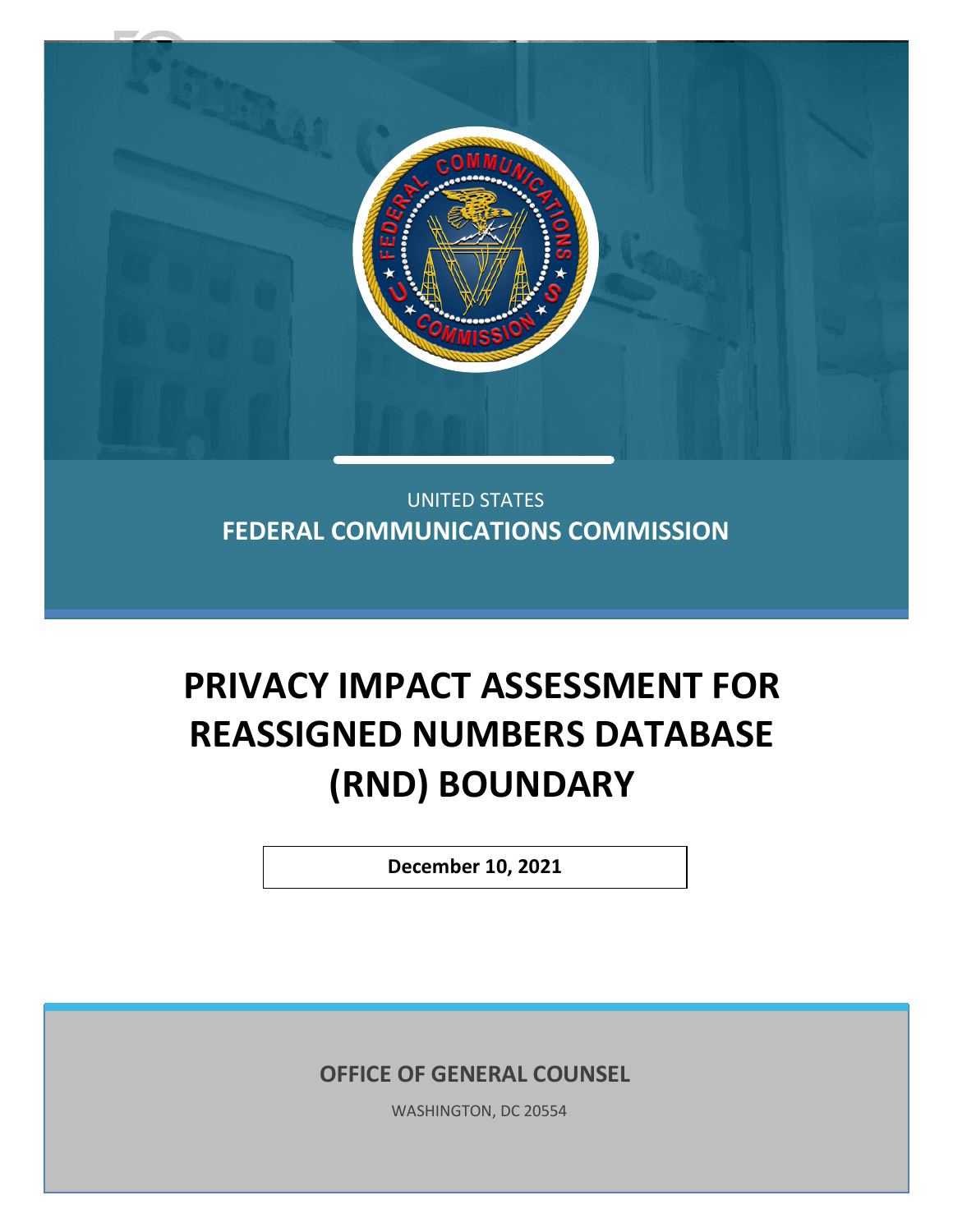

# **Record of Approval**

| <b>Document Approval</b>                                                                    |      |                                                  |
|---------------------------------------------------------------------------------------------|------|--------------------------------------------------|
| <b>Privacy POC</b>                                                                          |      |                                                  |
| <b>Printed Name: Kimberly Miller</b>                                                        |      | Senior Corporate Counsel, Somos, Inc.            |
| <b>Approval Structure</b>                                                                   |      |                                                  |
| <b>Printed Name: Linda Oliver</b>                                                           |      | <b>Associate General Counsel and Acting SAOP</b> |
| Signature:                                                                                  | Date |                                                  |
| Digitally signed by Linda L.<br>Linda L. Oliver Oliver<br>Date: 2021.12.10 14:57:33 -05'00' |      |                                                  |

# **Record of Approval**

| <b>Date</b> | <b>Description</b>                               | <b>Name</b>               |
|-------------|--------------------------------------------------|---------------------------|
| 12/08/2021  | Validation of information - System Owner (FCC)   | Rebecca A. Maccaroni      |
| 12/10/2021  | Validation of information – System Owner (Somos) | Beth Sprague, Somos, Inc. |
| 12/08/2021  | Validation of completeness - IT Compliance Lead  | Liem Nguyen               |
|             |                                                  |                           |
|             |                                                  |                           |
|             |                                                  |                           |

# **Revision History**

| Date                | <b>Description</b>     | <b>Name</b>                     |
|---------------------|------------------------|---------------------------------|
| $\sqrt{04/01}/2021$ | Original Draft Created | Kimberly Miller, Somos,<br>Inc. |
|                     |                        |                                 |
|                     |                        |                                 |
|                     |                        |                                 |
|                     |                        |                                 |
|                     |                        |                                 |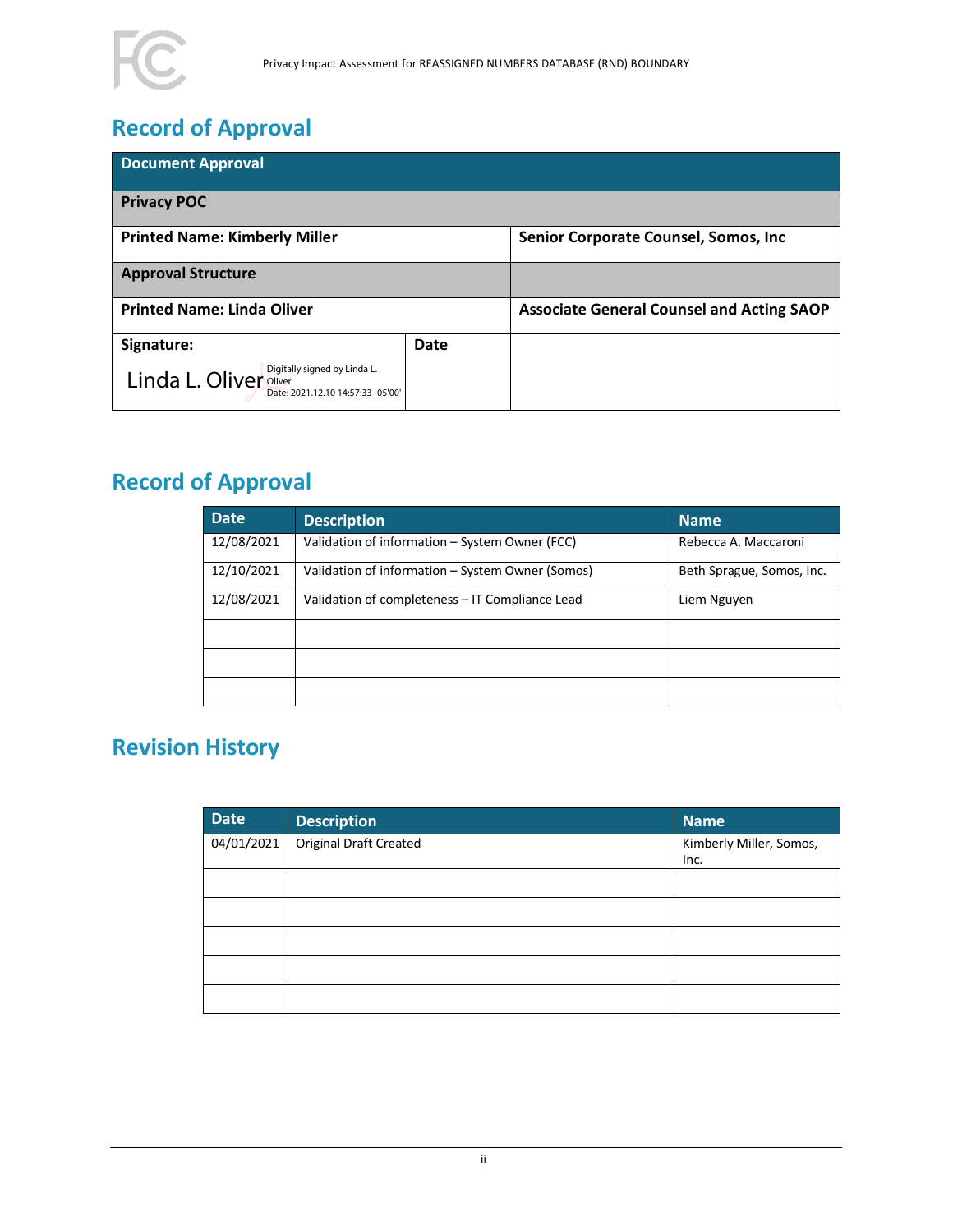# **Reassigned Numbers Database Boundary**

# **1.1.** Introduction

Section 208 of the E-Government Act of 20021 requires agencies to conduct a **Privacy Impact Assessment (PIA)** whenever they procure or develop an information technology system that will collect, maintain, or disseminate information about individual people. The PIA must document how the system will use information it collects about individuals and, unless it contains classified or sensitive information, it must be made available to the public. The PIA was intended to be a tool for agencies to protect personal information throughout a technology system's life cycle. The Office of Management and Budget (OMB) has commented: "*In general, PIAs are required to be performed and updated as necessary where a system change creates new privacy risks.*"2

The FCC is subject to the requirements of the E-Government Act and is committed to identifying and addressing privacy risks whenever it develops or makes changes to its information systems. The questions below explore important privacy issues identified in the Act and in later guidance by the Office of Management and Budget (OMB) and the National Institute of Standards and Technology (NIST). A longer discussion of the FCC's PIA policies can be found in Chapter 9 of the FCC's Privacy Act Manual (FCC Inst. 1113.1).

System owners, in collaboration with the Information System Security Officers (ISSOs) should complete the **Initial Privacy Assessment (IPA)** prior to filling out the PIA. The FCC Senior Agency Official for Privacy (SAOP) uses the IPA to determine whether a system will collect the kind of information that would make it subject to the requirements of Section 208, including a PIA. A PIA should not be completed until an IPA is completed and the SAOP makes a determination.

If you have any questions, please contact the Privacy Team at privacy@fcc.gov.

 $144$  U.S.C. § 3501 note.

<sup>2</sup> OMB Memorandum No. M-03-22 (Sep. 26, 2003), https://www.whitehouse.gov/sites/whitehouse.gov/files/omb/memoranda/2003/m03\_22.pdf.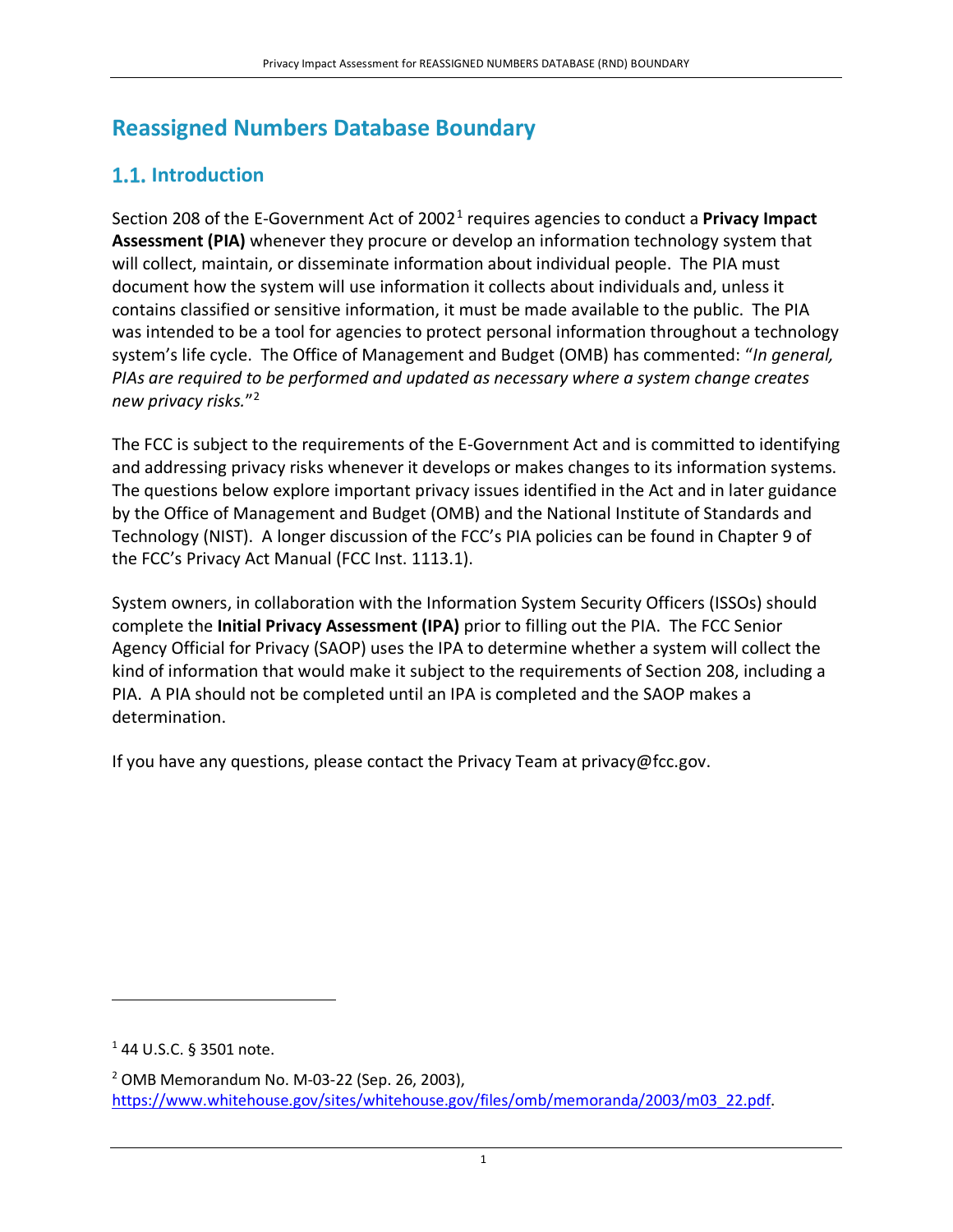## **Authority To Operate (ATO) Boundary Overview**

For each IT system that resides within the ATO Boundary, please use the table below to provide the system name, a brief description of the what the system does, whether it contains Personally Identifiable Information (PII) and a brief description of the PII (if applicable), the applicable System of Records Notice, the legal authorities to collect and maintain the PII, and whether the PII is shared with other systems (internal or external).

Please copy the table as necessary to complete the information for each system within the boundary.

#### **INFORMATION ABOUT THE SYSTEM**

Reassigned Numbers Database

DOES THE SYSTEM CONTAIN PII? Yes

PLEASE PROVIDE A BRIEF DESCRIPTION OF THE PII (IF APPLICABLE)

The system may contain the RND registered users' contact information, payment information, and other technical information such as IP/MAC addresses.

IN WHAT SYSTEM OF RECORDS NOTICES (SORN) IS THE INFORMATION CONTAINED (IF APPPLICABLE)?

N/A

WHAT ARE THE LEGAL AUTHORITIES FOR THE COLLECTION OF THIS PII?

Sections 4(i)-(j), 201(b), 227, and 251(e) of the Communications Act of 1934, as amended, 47 U.S.C. §§ 154(i)-(j), 201(b), 227, 251(e).

DOES THIS SYSTEM SHARE THE PII WITH OTHER SYSTEMS? No.

#### **A. Is this a new ATO Boundary or an existing ATO Boundary?**

 $\boxtimes$  New Boundary

 $\Box$  Existing Boundary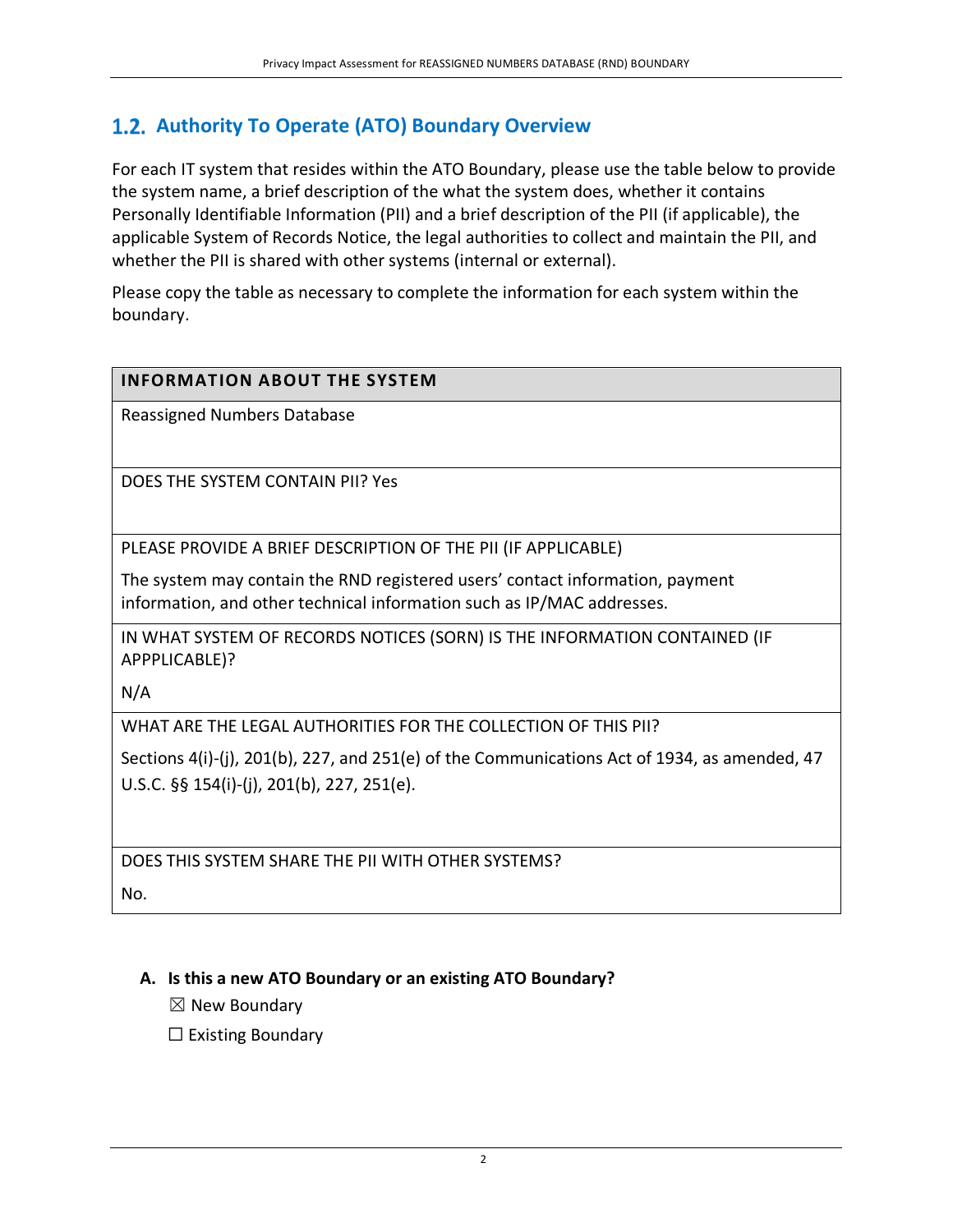## **B. If the ATO Boundary is/will consist of cloud-based computing system(s), 3 please check the box that best describes the service the FCC receives/will receive from the cloud computing provider:**

 $\Box$  The FCC uses provider-supported application/s on the provider's cloud network (Software as a Service or SaaS) [list applicable system(s)]

 $\boxtimes$  The FCC has deployed application/s on the provider's cloud network and the provider supports the applications (Platform as a Service or PaaS) AWS East West

- AWS API Gateway
- AWS CloudFront
- AWS Cognito
- AWS Dynamo DB
- AWS Elastic Beanstalk (not listed)
- AWS Lambda (not listed)
- AWS Relational Database Services
- AWS Secrets Manager
- AWS Simple Email Service
- AWS Simple Queue Service
- AWS Transfer (not listed)

 $\boxtimes$  The FCC has deployed its own application/s on the cloud network and controls how these application/s are configured and operate (Infrastructure as a Service or IaaS)

AWS East West

- AWS Route 53
- AWS S3
- Amazon EC2

<sup>3</sup> *See* NIST, *The NIST Definition of Cloud Computing*, Special Pub. No. 800-145 (Sep. 2011), https://csrc.nist.gov/publications/detail/sp/800-145/final.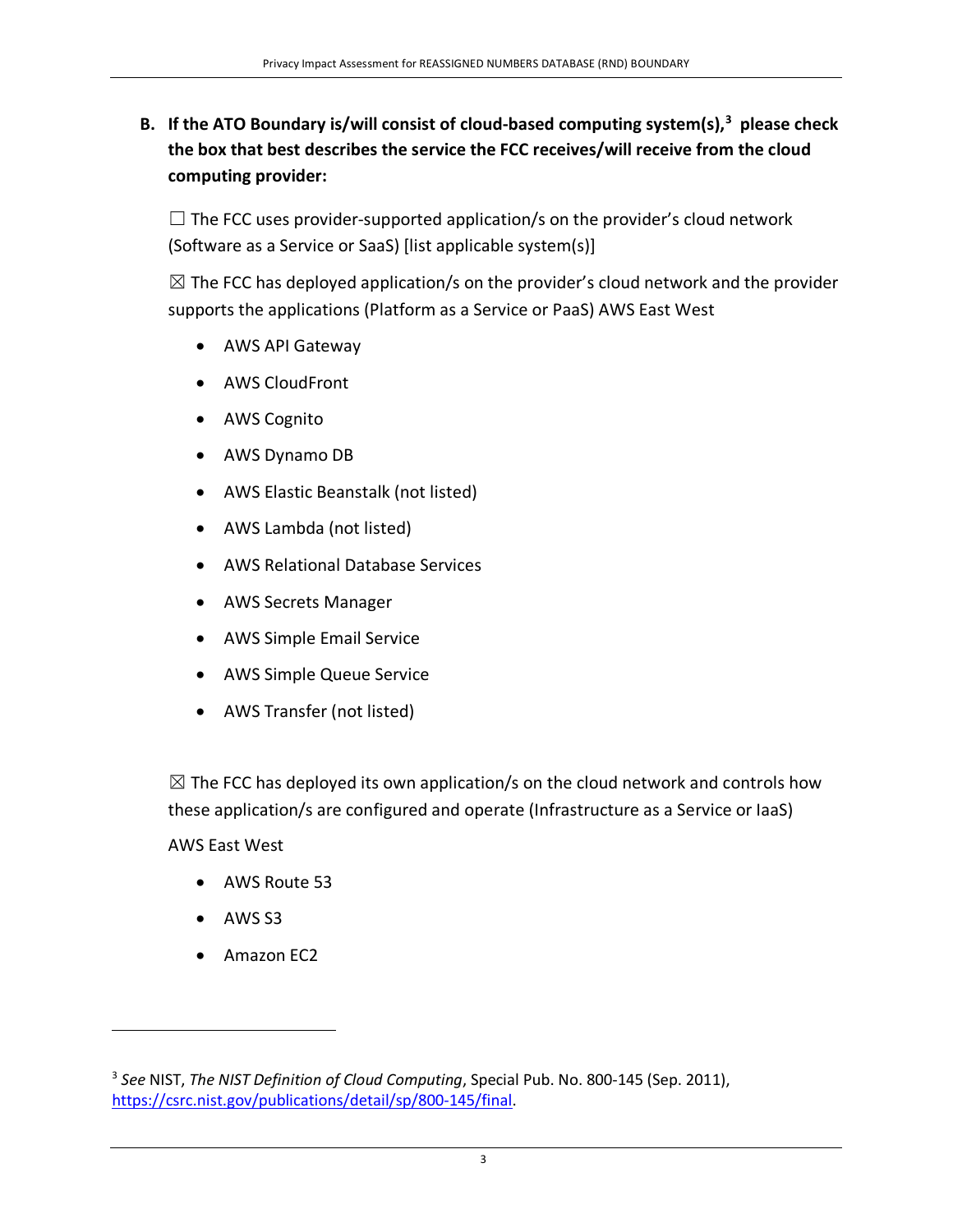## C. **If the IT systems in the ATO Boundary are in the cloud, are the they FedRAMP certified?**

 $\boxtimes$  Yes, all the IT systems are FedRAMP certified  $\Box$  No, none, or only some, of the IT systems are FedRAMP certified

Unless otherwise noted, the following AWS systems are in use and FedRAMP certified. Please note that AWS does not explicitly define its services as SaaS, PaaS, or IaaS, and as such the following classifications are based on the opinions of the assessor, according to the service's configuration.

Infrastructure-as-a-Service (IaaS)

Platform-as-a-Service (PaaS)

- AWS API Gateway
- AWS CloudFront
- AWS Cognito
- AWS Dynamo DB
- AWS Elastic Beanstalk
- AWS Lambda (not listed)
- AWS Relational Database Services
- AWS Secrets Manager
- AWS Simple Email Service
- AWS Simple Queue Service
- AWS Transfer (3PAO assessment in progress)
- Amazon EC2

# **Collection of Data**

## **A. Please explain why it is necessary to collect PII to carry out the purpose of each of the system(s) that maintain PII within this Boundary.**

RND registered users' data will be collected for authorizing users to the system and to allow for the processing of subscription payments for access to the RND.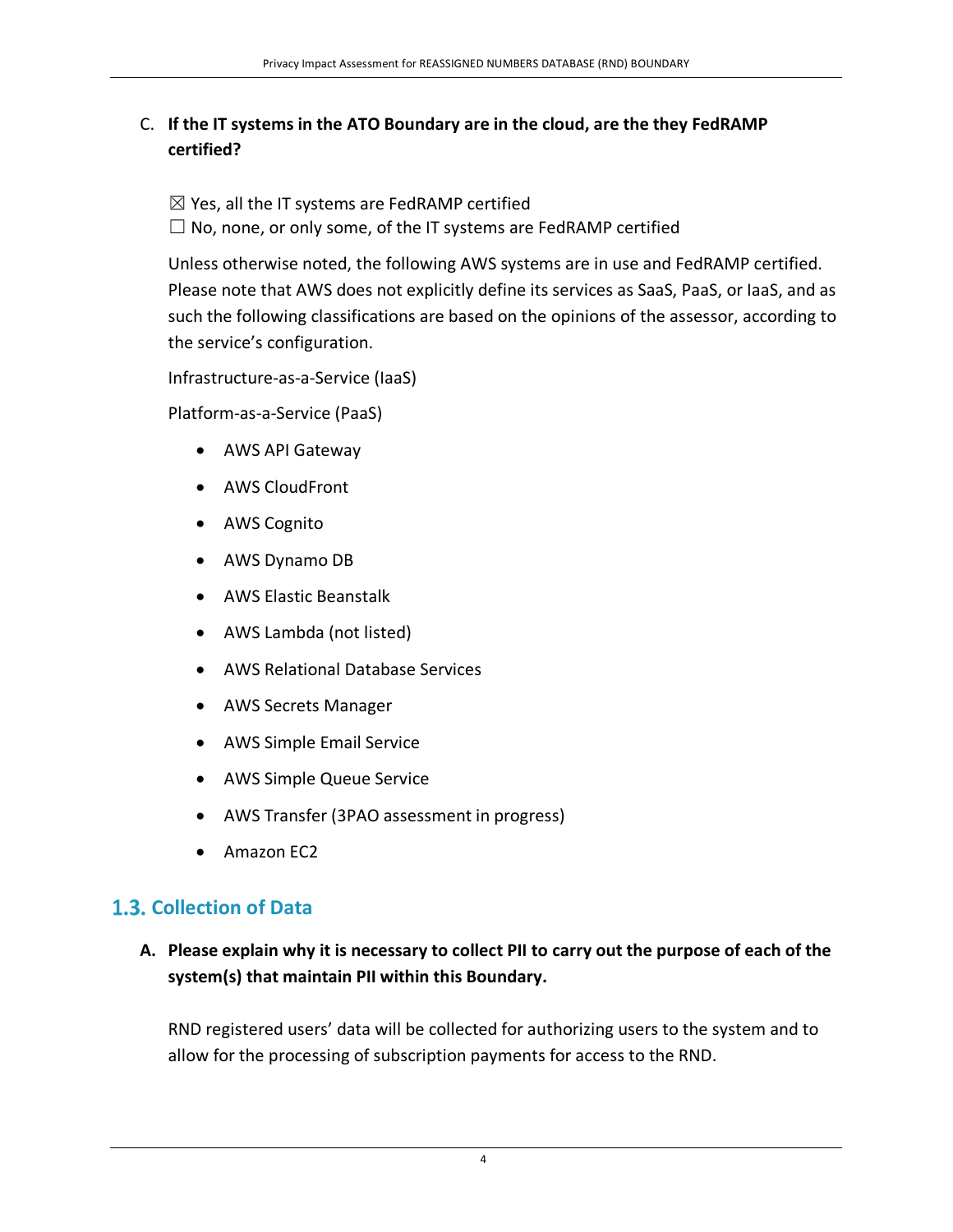**B. For each system within this Boundary, will this PII be collected from individuals themselves, or from third-parties? If collected from individuals themselves, link to the Privacy Act Statement4 for each system that is included with the online or paper form the system(s) use(s) to collect the PII.** 

PII will be collected from individuals and a Letter of Authorization will be collected which will contain the following sets of data

- Agent
	- o Name
	- o Contact
	- o Title
	- o Phone Number
	- o Company Email
- Caller
	- o Company Name
	- o Contact
	- o Title
	- o Telephone Number
	- o Company Email

The Privacy Act Statement may be found here: https://www.reassigned.us/privacy

## **C. What steps is the FCC taking to limit the collection of PII to only that which is necessary?**

The scope of the information is being limited to that in the Technical Requirement document.

#### **What steps will the FCC take to make sure this PII is accurate, complete, and up-todate?**

The SomosGov subscription process includes a validation step to have the subscriber validate that provided information is accurate, complete and up-to-date.

<sup>&</sup>lt;sup>4</sup> A Privacy Act Statement must inform individuals about (1) the authority to solicit information, (2) the principal purpose(s) for collecting the information, (3) the routine uses for disclosing the information, and (4) whether providing the information is mandatory or voluntary.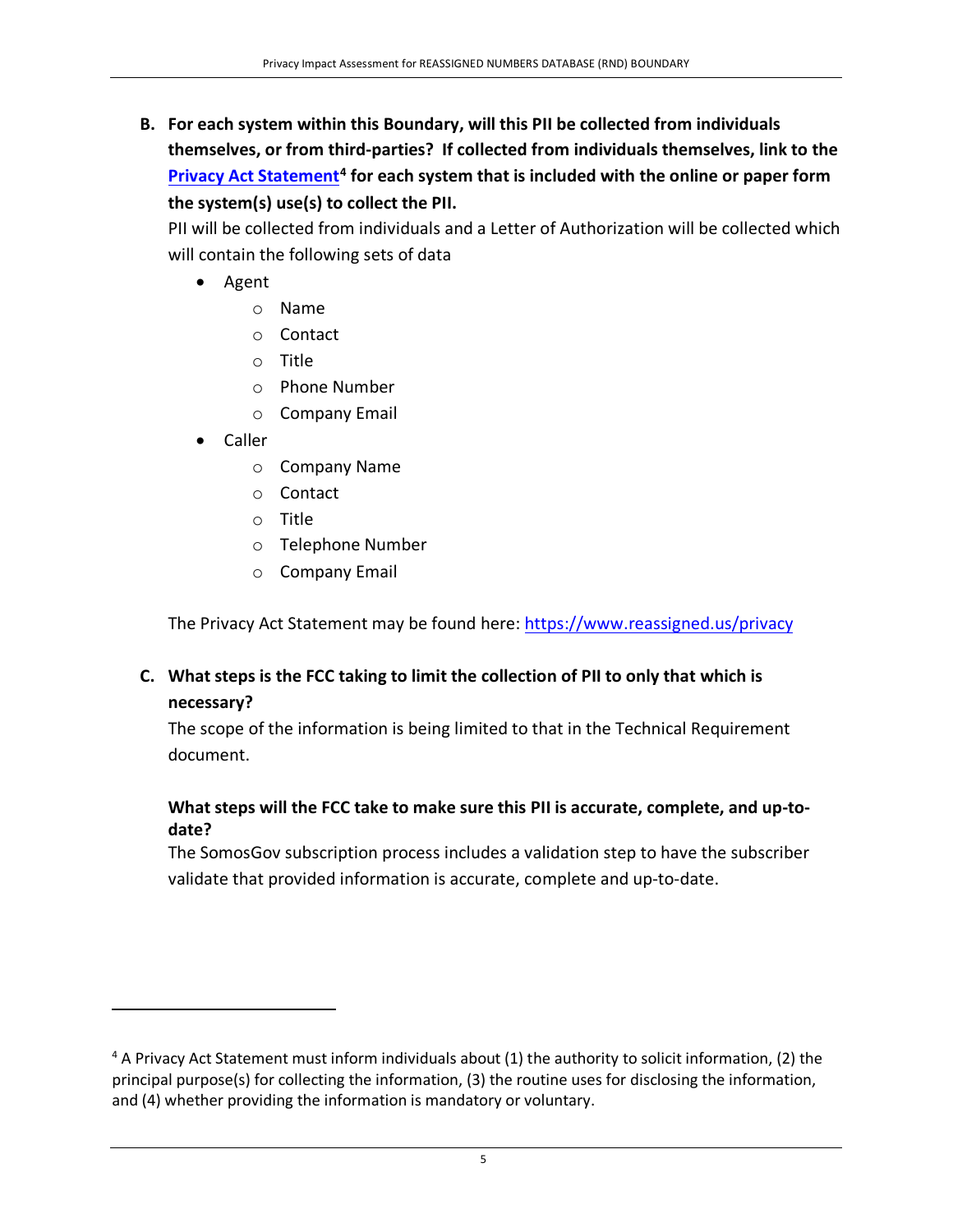## **Use of the Data**

**A. Please explain the data flow, including whether the PII will be ingested from, or shared with, another system. Are internal connections reflected in the Cyber Security Asset Management tool (CSAM)? Are Information Sharing Agreements (ISAs) in CSAM for external connections?**

N/A – third-party systems are not documented in CSAM

There are no Information Sharing Agreements (ISA) in place.

**B. Will the information be shared with third-parties as part of the operations of the information system (e.g., through an application programming interface or "API")?**

Related billing information may be shared with the payment processor through an automatic API interface; users have the option to store their payment information with the payment processor for subscription renewal purposes.

#### **C. How long will the PII be retained and how will it be disposed of?**

Records in the systems in this boundary will be retained and disposed of consistent with the Federal Records Act and any applicable records schedule approved by the National Archives and Records Administration (NARA). Until NARA has approved a records schedule, SomosGov will maintain records in the system of records in accordance with NARA records management directives.

## **Data Security and Privacy**

**A. What are the system's ratings for confidentiality, integrity, and availability?**

| Confidentiality     | <b>High</b> | X Moderate | Low |
|---------------------|-------------|------------|-----|
| <b>Integrity</b>    | <b>High</b> | X Moderate | Low |
| <b>Availability</b> | High        | X Moderate | Low |

**B. Discuss the physical, administrative, and technical controls in place to protect the data in the system.**

SomosGov protects its information resources with a dynamic set of security measures leveraging system specific and Somos corporate controls. Some of these measures (e.g., network firewalls, physical security) protect SomosGov, while other measures (e.g., user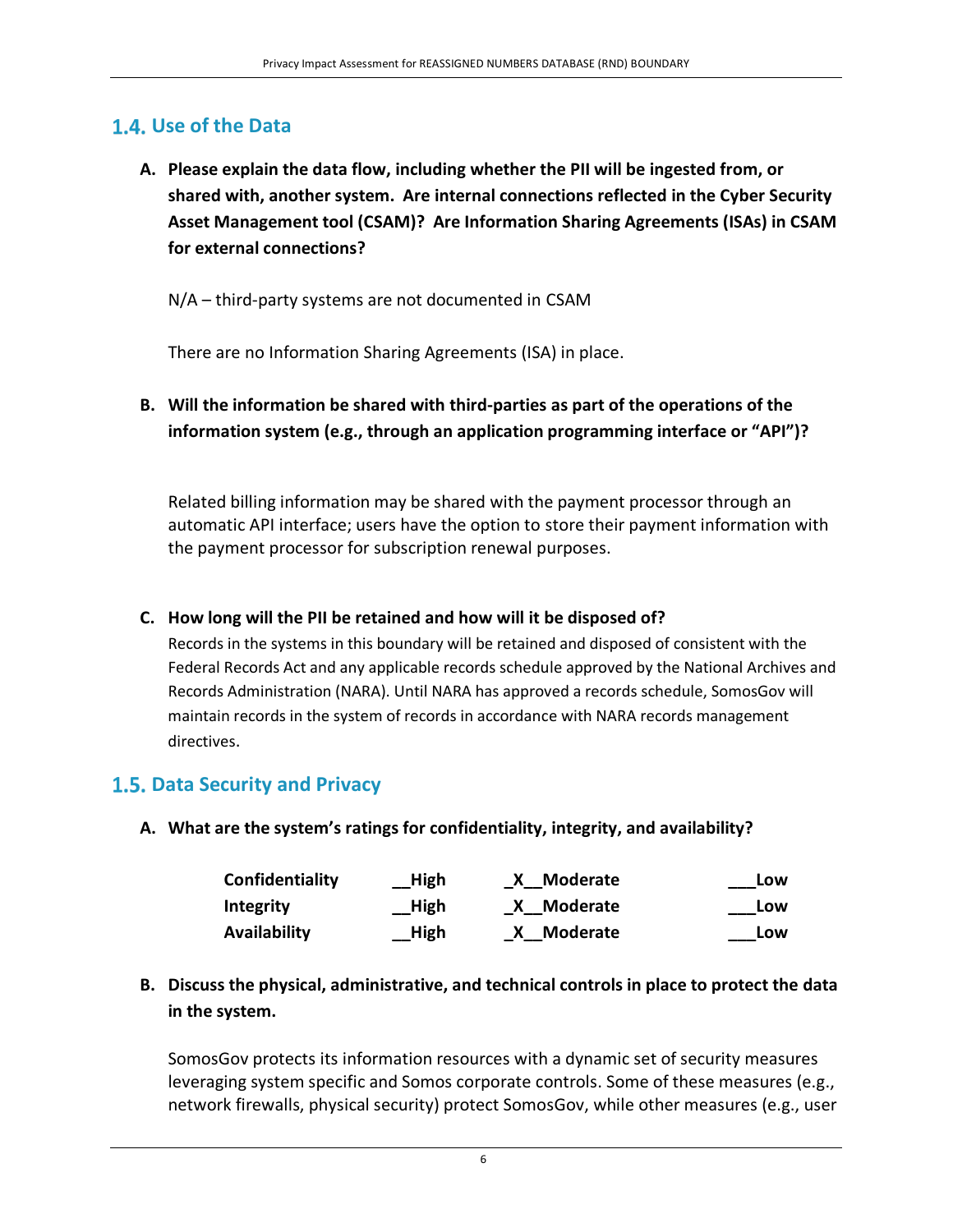access restrictions, encryption) are applied to specific information systems, like those in the RND Boundary. Following the risk-based policy established in the Federal Information Modernization Act (FISMA), SomosGov applies more security measures (also known as security "controls") to information systems that present higher operational risks. Consistent with this policy, SomosGov applies specific security controls to systems that collect and process PII. A comprehensive list of the security and privacy controls SomosGov may apply to its information systems can be found in National Institute of Standards and Technology (NIST) Special Publication No. 800-53 (current version), https://csrc.nist.gov/Projects/risk-management/sp800-53-controls/releasesearch#!/800-53.

SomosGov relies on two external providers to process user payments for subscription access to the RND: Chargbee acts as the gateway between the RND and Authorize.net which processes the user's payment. Both Chargebee and Authorize.net are certified as following the Data Security Standards (DSS) set by the Payment Card Industry (PCI) Security Standards Council to protect payment account data throughout the payment lifecycle and include standards on security practices technologies and processes, and standards for developers and vendors for creating secure payment products and solutions. PCI DSS is the global data security standard adopted by the payment card brands for all entities that process, store or transmit cardholder data and/or sensitive authentication data. It consists of steps that mirror security best practices, https://www.pcisecuritystandards.org/documents/PCI\_DSS-QRG-v3\_2\_1.pdf.

SomosGov relies on Google reCAPTCHA to protect the RND website by detecting abusive, non-user interactive traffic. reCAPTCHA sets a necessary cookie for the purpose of providing risk analysis. It may collect information with respect to the user interaction with the site, including date, time and length of the view, typing patterns (to detect nonhuman interaction), mouse clicks and screen touches, and answers to questions to verify that the user is not a robot.

**C. Does the system inherit privacy controls from an external provider? If an Interconnection Security Agreement (ISA) , Memorandum of Understanding (MOU) , or similar document is in place, please summarize the privacy applicable portions of the document.** 

The system does not inherit privacy controls from AWS, Google reCAPTCHA, Chargebee, and Authorize.net. Google reCAPTCHA requires the RNDA to explicitly inform visitors to the site that reCAPTCHA is being used and to provide its users with a privacy policy.